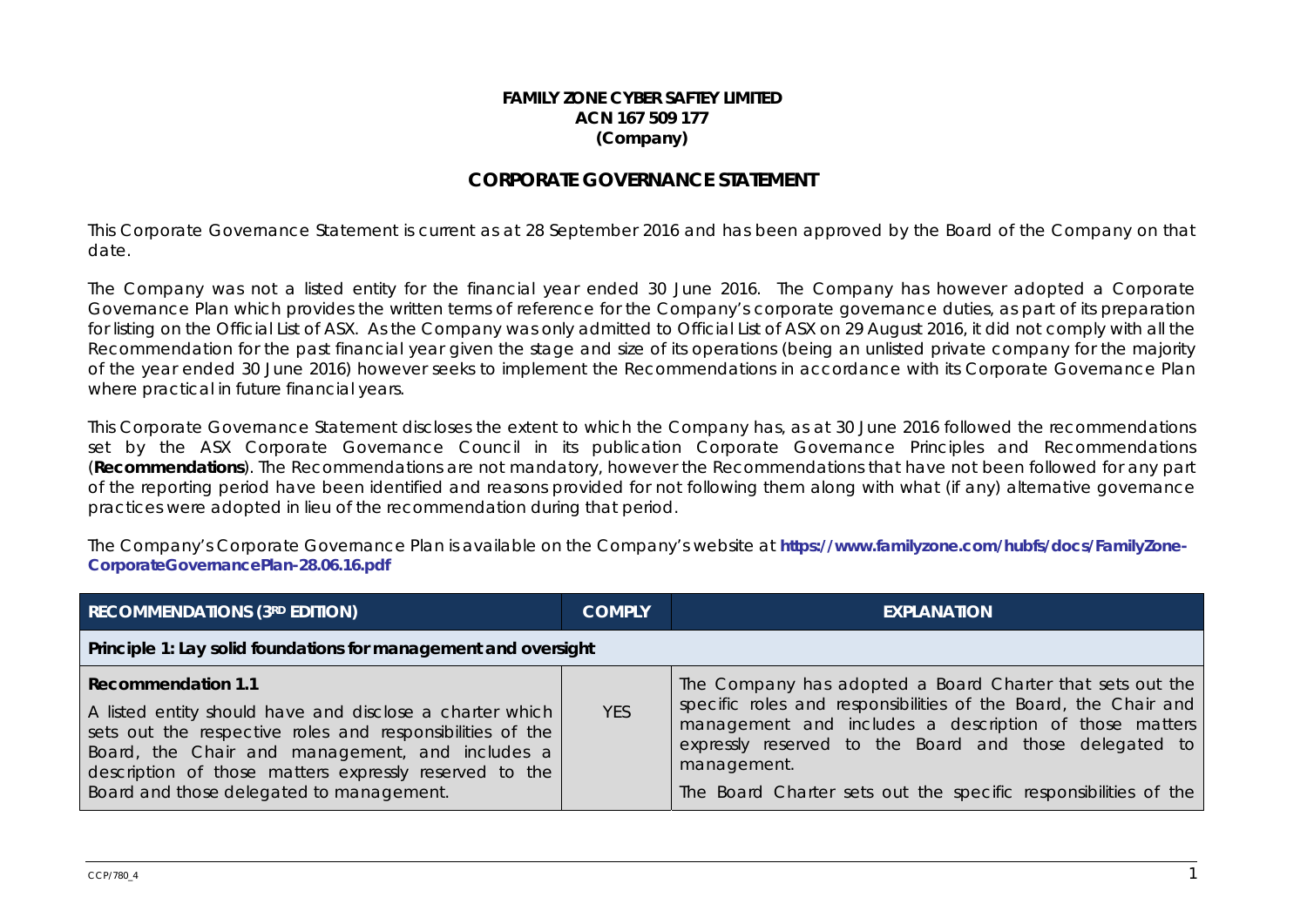| <b>RECOMMENDATIONS (3RD EDITION)</b>                                                                                                                                                                                                                                                                                                                          | <b>COMPLY</b> | <b>EXPLANATION</b>                                                                                                                                                                                                                                                                                                                                                                                                                                                                                                                                                                                                                                                                      |
|---------------------------------------------------------------------------------------------------------------------------------------------------------------------------------------------------------------------------------------------------------------------------------------------------------------------------------------------------------------|---------------|-----------------------------------------------------------------------------------------------------------------------------------------------------------------------------------------------------------------------------------------------------------------------------------------------------------------------------------------------------------------------------------------------------------------------------------------------------------------------------------------------------------------------------------------------------------------------------------------------------------------------------------------------------------------------------------------|
|                                                                                                                                                                                                                                                                                                                                                               |               | Board, requirements as to the Board's composition, the roles and<br>responsibilities of the Chairman and Company Secretary, the<br>establishment, operation and management of Board<br>Committees, Directors' access to Company records and<br>information, details of the Board's relationship with management,<br>details of the Board's performance review and details of the<br>Board's disclosure policy.<br>A copy of the Company's Board Charter, which is part of the<br>Company's Corporate Governance Plan, is available on the<br>Company's website.                                                                                                                         |
| <b>Recommendation 1.2</b><br>A listed entity should:<br>(a) undertake appropriate checks before appointing a<br>person, or putting forward to security holders a<br>candidate for election, as a Director; and<br>(b) provide security holders with all material information<br>relevant to a decision on whether or not to elect or re-<br>elect a Director. | <b>YES</b>    | The Company has guidelines for the appointment and<br>(a)<br>selection of the Board in its Corporate Governance Plan. The<br>Company's Nomination Committee Charter (in<br>the<br>Company's Corporate Governance Plan) requires the<br>Nomination Committee (or, in its absence, the Board) to<br>ensure appropriate checks (including checks in respect of<br>character, experience, education, criminal record and<br>bankruptcy history (as appropriate)) are undertaken before<br>appointing a person, or putting forward to security holders a<br>candidate for election, as a Director. These checks have all<br>been undertaken as part of the Company's ASX Listing<br>process. |
|                                                                                                                                                                                                                                                                                                                                                               |               | Under the Nomination Committee Charter, all material<br>(b)<br>information relevant to a decision on whether or not to elect<br>or re-elect a Director must be provided to security holders in<br>the Notice of Meeting containing the resolution to elect or<br>re-elect a Director. Information in respect to each Directors<br>experience and qualifications were outlined in the IPO<br>Prospectus. Directors will be put forward for re-election at<br>the Company's Annual General following admission to ASX.                                                                                                                                                                    |
| <b>Recommendation 1.3</b>                                                                                                                                                                                                                                                                                                                                     |               | The Company's Nomination Committee Charter requires the                                                                                                                                                                                                                                                                                                                                                                                                                                                                                                                                                                                                                                 |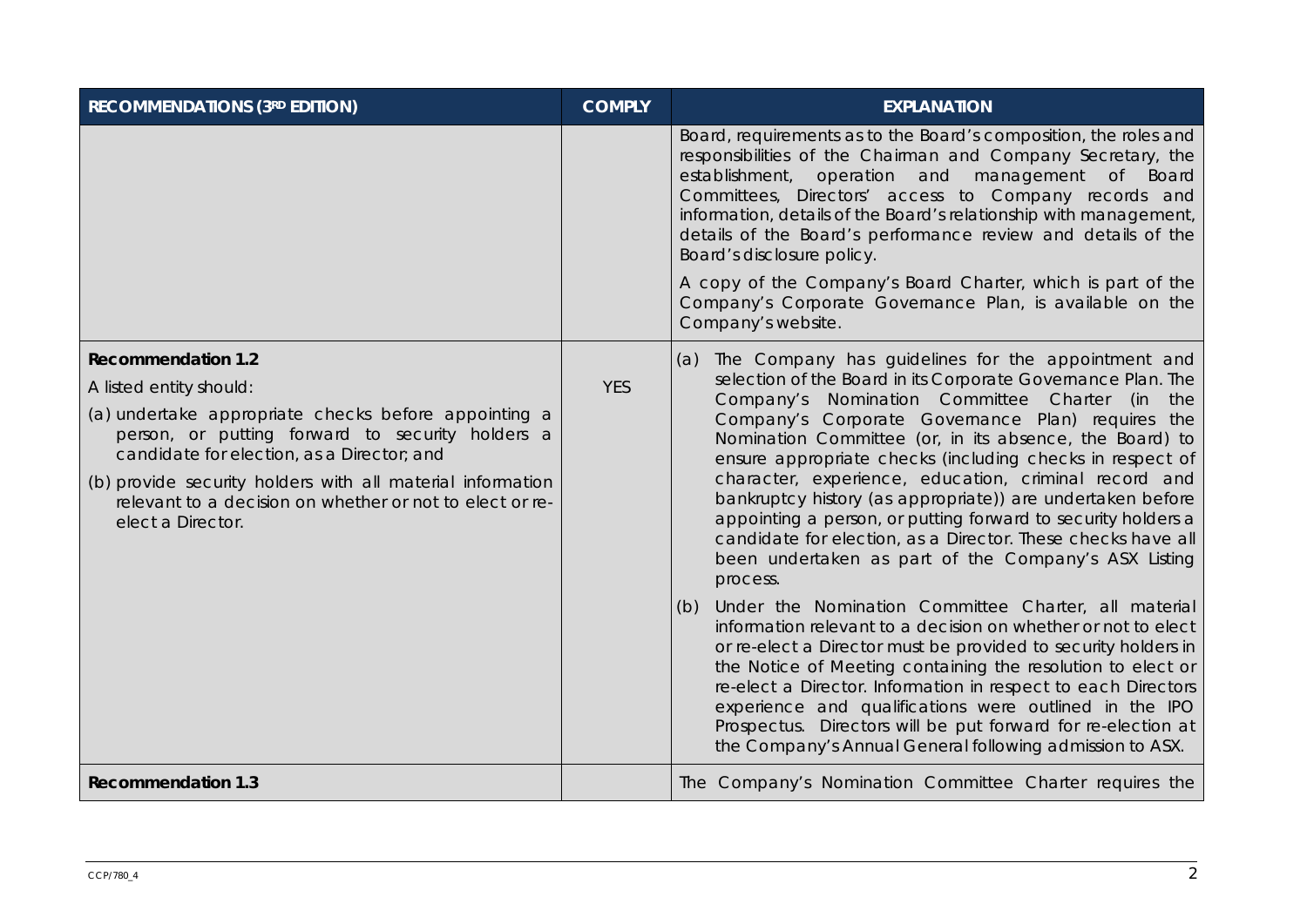| <b>RECOMMENDATIONS (3RD EDITION)</b>                                                                                                                                                                                                                                       | <b>COMPLY</b>    | <b>EXPLANATION</b>                                                                                                                                                                                                                                  |
|----------------------------------------------------------------------------------------------------------------------------------------------------------------------------------------------------------------------------------------------------------------------------|------------------|-----------------------------------------------------------------------------------------------------------------------------------------------------------------------------------------------------------------------------------------------------|
| A listed entity should have a written agreement with each<br>Director and senior executive setting out the terms of their<br>appointment.                                                                                                                                  | <b>YES</b>       | Nomination Committee (or, in its absence, the Board) to ensure<br>that each Director and senior executive is a party to a written<br>agreement with the Company which sets out the terms of that<br>Director's or senior executive's appointment.   |
|                                                                                                                                                                                                                                                                            |                  | The Company has written agreements with each of its Directors<br>and contractor and employment agreements with key<br>management personnel as disclosed in the IPO Prospectus.                                                                      |
| <b>Recommendation 1.4</b>                                                                                                                                                                                                                                                  |                  | The Board Charter outlines the roles, responsibility and<br>accountability of the Company Secretary. In accordance with                                                                                                                             |
| The company secretary of a listed entity should be<br>accountable directly to the Board, through the Chair, on<br>all matters to do with the proper functioning of the Board.                                                                                              | <b>YES</b>       | this, the Company Secretary is accountable directly to the<br>Board, through the Chair, on all matters to do with the proper<br>functioning of the Board.                                                                                           |
| <b>Recommendation 1.5</b>                                                                                                                                                                                                                                                  |                  | The Company has adopted a Diversity Policy which provides<br>(a)                                                                                                                                                                                    |
| A listed entity should:                                                                                                                                                                                                                                                    | <b>PARTIALLY</b> | a framework for the Company to establish and achieve<br>measurable diversity objectives, including in respect of                                                                                                                                    |
| (a) have a diversity policy which includes requirements for<br>the Board or a relevant committee of the Board to set<br>measurable objectives for achieving gender diversity<br>and to assess annually both the objectives and the<br>entity's progress in achieving them; |                  | gender diversity. The Diversity Policy the Board to set<br>measurable gender diversity objectives if considered<br>appropriate, and to assess annually both the objectives if<br>any have been set and the Company's progress in<br>achieving them. |
| (b) disclose that policy or a summary or it; and                                                                                                                                                                                                                           |                  | The Diversity Policy is available, as part of the Corporate<br>(b)                                                                                                                                                                                  |
| (c) disclose as at the end of each reporting period:                                                                                                                                                                                                                       |                  | Governance Plan, on the Company's website.                                                                                                                                                                                                          |
| the measurable objectives for achieving gender<br>(i)<br>diversity set by the Board in accordance with the<br>entity's diversity policy and its progress towards<br>achieving them; and                                                                                    |                  | (c)<br>The Board has not yet set measureable diversity<br>(i)<br>gender diversity objectives given the current size and<br>stage of its operations. The Company was only                                                                            |
| either:<br>(ii)                                                                                                                                                                                                                                                            |                  | admitted to Official List of ASX following 30 June 2016<br>and as the Company grows will seek to develop a                                                                                                                                          |
| (A)<br>the respective proportions of men and<br>women on the Board, in senior executive<br>positions and across the whole organisation                                                                                                                                     |                  | reporting framework to report the Company's progress<br>against the objectives and strategies for achieving a<br>diverse work place and which can be used as a guide                                                                                |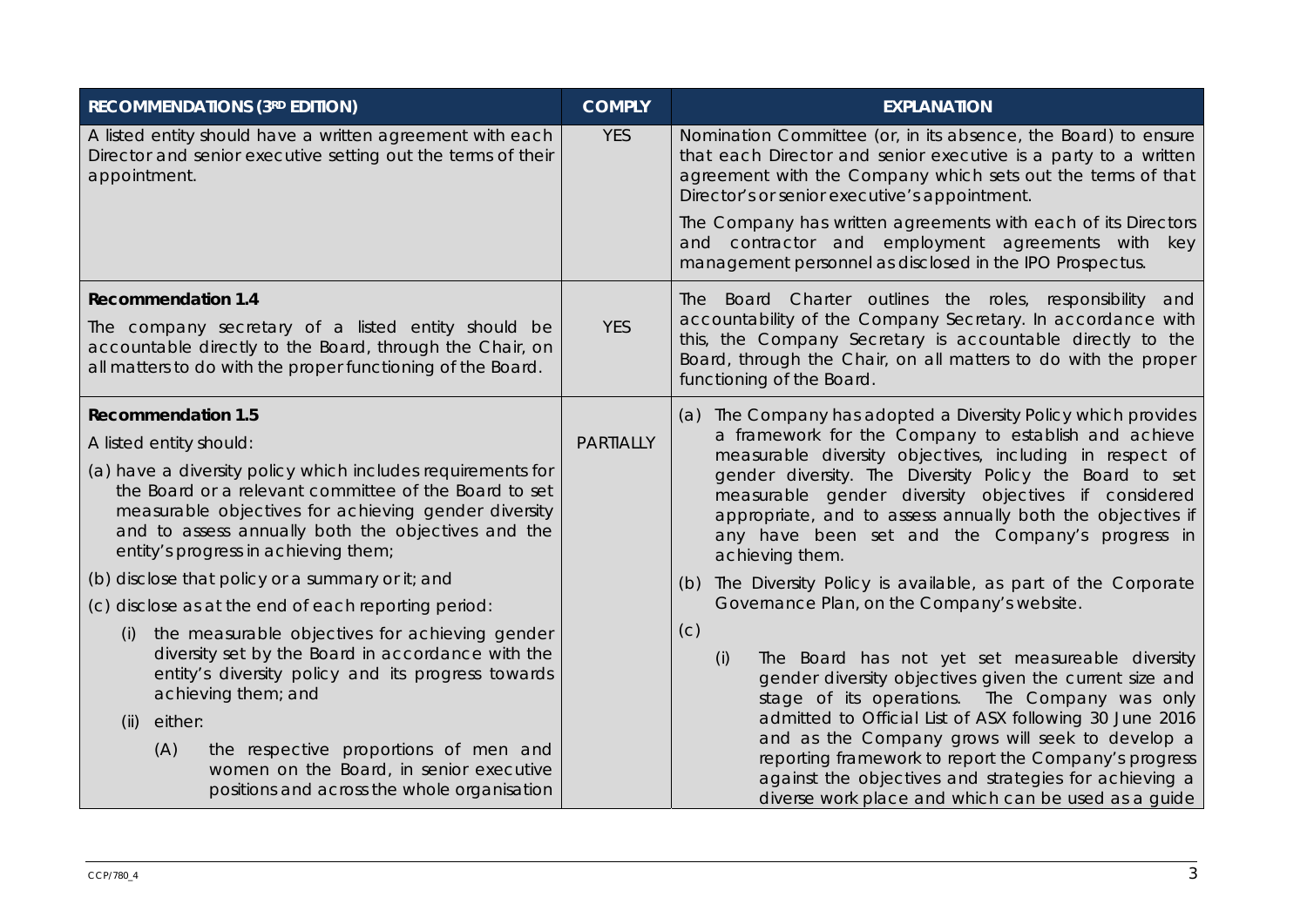| <b>RECOMMENDATIONS (3RD EDITION)</b>                                                                                                                                                                                                                                                                                                                                       | <b>COMPLY</b> | <b>EXPLANATION</b>                                                                                                                                                                                                                                                                                                                                                                                                                                                                                                                                                                                                                                                                                                                                                                                                                                                                                                                                             |
|----------------------------------------------------------------------------------------------------------------------------------------------------------------------------------------------------------------------------------------------------------------------------------------------------------------------------------------------------------------------------|---------------|----------------------------------------------------------------------------------------------------------------------------------------------------------------------------------------------------------------------------------------------------------------------------------------------------------------------------------------------------------------------------------------------------------------------------------------------------------------------------------------------------------------------------------------------------------------------------------------------------------------------------------------------------------------------------------------------------------------------------------------------------------------------------------------------------------------------------------------------------------------------------------------------------------------------------------------------------------------|
| (including how the entity has defined<br>"senior executive" for these purposes); or<br>if the entity is a "relevant employer" under<br>(B)<br>the Workplace Gender Equality Act, the<br>entity's most recent "Gender Equality<br>Indicators", as defined in the Workplace<br>Gender Equality Act.                                                                          |               | to identify new Directors, senior executives and<br>employees.<br>the respective proportions of men and women on the<br>(ii)<br>Board, in senior executive positions and across the<br>whole organisation (including how the entity has<br>defined "senior executive" for these purposes) is<br>disclosed in the Company's Annual Report. As at 30<br>June 2016 the four Directors and three senior executive<br>roles are held by males. The role of Company<br>Secretary is held by a female contractor to the<br>Company.                                                                                                                                                                                                                                                                                                                                                                                                                                   |
| <b>Recommendation 1.6</b><br>A listed entity should:<br>(a) have and disclose a process for periodically evaluating<br>the performance of the Board, its committees and<br>individual Directors; and<br>(b) disclose, in relation to each reporting period, whether<br>a performance evaluation was undertaken in the<br>reporting period in accordance with that process. | <b>YES</b>    | (a) The Company's Nomination Committee (or, in its absence,<br>the Board) is responsible for evaluating the performance of<br>the Board, its committees and individual Directors on an<br>annual basis. It may do so with the aid of an independent<br>advisor. The process for this is set out in the Company's<br>Corporate Governance Plan, which is available on the<br>Company's website.<br>The Company's Corporate Governance Plan requires the<br>(b)<br>Company to disclose whether or not performance<br>evaluations were conducted during the relevant reporting<br>period. Given the Company is only listed on ASX on 29<br>August 20016, the Company has not yet performed any<br>such evaluations for the financial year ended 30 June 2016<br>however will complete performance evaluations in respect<br>of the Board, its committees (if any) and individual Directors<br>for future financial years in accordance with the above<br>process. |
| <b>Recommendation 1.7</b><br>A listed entity should:<br>(a) have and disclose a process for periodically evaluating                                                                                                                                                                                                                                                        | <b>YES</b>    | The Company's Nomination Committee (or, in its absence,<br>(a)<br>the Board) is responsible for evaluating the performance of<br>the Company's senior executives on an annual basis. The                                                                                                                                                                                                                                                                                                                                                                                                                                                                                                                                                                                                                                                                                                                                                                       |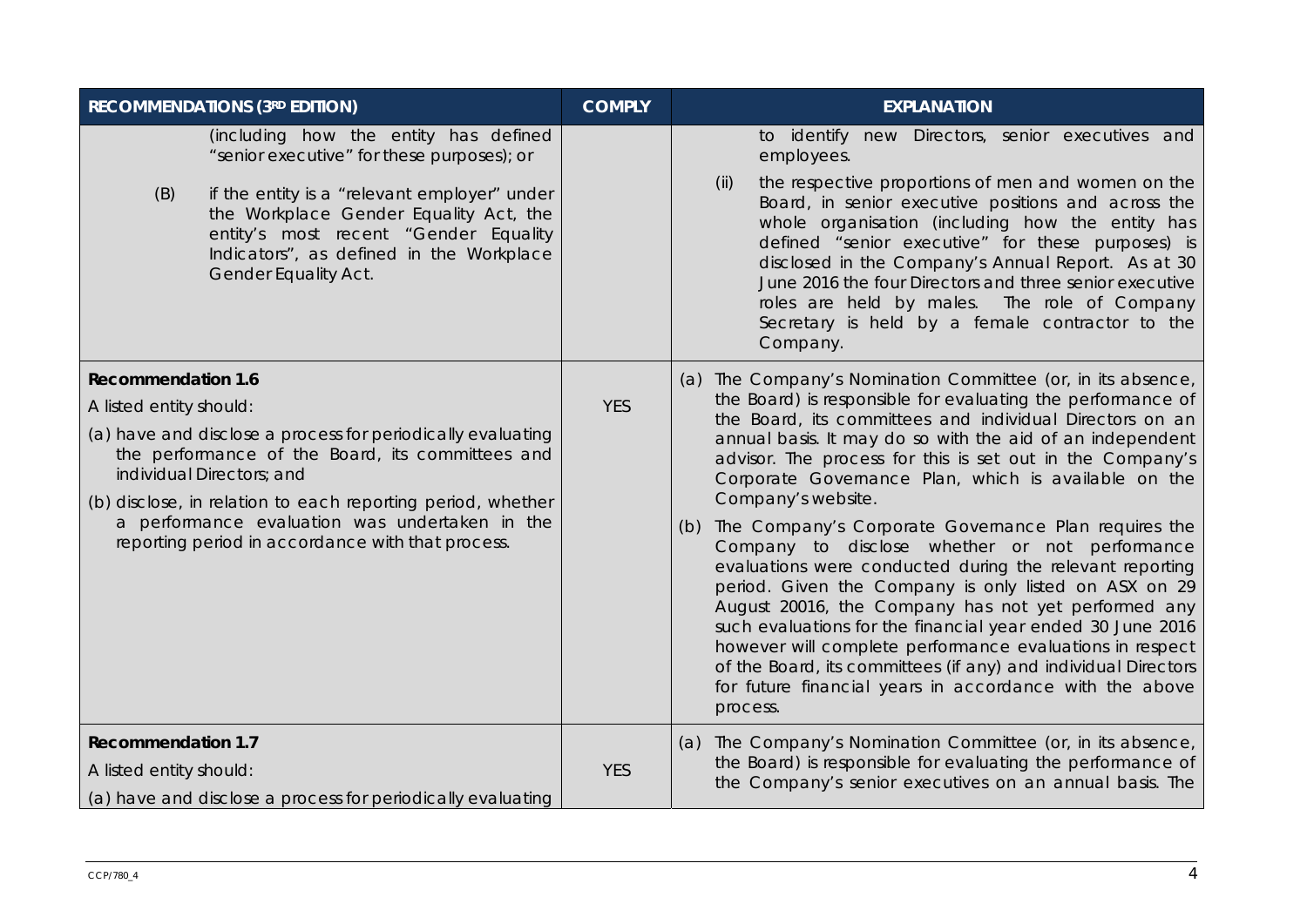| <b>RECOMMENDATIONS (3RD EDITION)</b>                                                                                                                                                                                | <b>COMPLY</b> | <b>EXPLANATION</b>                                                                                                                                                                                                                                                                                                                            |
|---------------------------------------------------------------------------------------------------------------------------------------------------------------------------------------------------------------------|---------------|-----------------------------------------------------------------------------------------------------------------------------------------------------------------------------------------------------------------------------------------------------------------------------------------------------------------------------------------------|
| the performance of its senior executives; and<br>(b) disclose, in relation to each reporting period, whether<br>a performance evaluation was undertaken in the<br>reporting period in accordance with that process. |               | Company's Remuneration Committee (or, in its absence,<br>the Board) is responsible for evaluating the remuneration of<br>the Company's senior executives on an annual basis. A<br>senior executive, for these purposes, means key<br>management personnel (as defined in the Corporations<br>Act) other than a non executive Director.        |
|                                                                                                                                                                                                                     |               | The applicable processes for these evaluations can be<br>found in the Company's Corporate Governance Plan, which<br>is available on the Company's website.                                                                                                                                                                                    |
|                                                                                                                                                                                                                     |               | Given the Company is only listed on ASX on 29 August 2016,<br>(b)<br>it has not yet performed any such evaluations for the year<br>ended 30 June 2016 however the Company will complete<br>performance evaluations in respect of the senior executives<br>(if any) for future financial years in accordance with the<br>applicable processes. |
| Principle 2: Structure the Board to add value                                                                                                                                                                       |               |                                                                                                                                                                                                                                                                                                                                               |
| <b>Recommendation 2.1</b>                                                                                                                                                                                           |               | (a) The Company's Nomination Committee Charter provides for                                                                                                                                                                                                                                                                                   |
| The Board of a listed entity should:                                                                                                                                                                                | $(a)$ No      | the creation of a Nomination Committee (if it is considered it<br>will benefit the Company), with at least three members, a                                                                                                                                                                                                                   |
| (a) have a nomination committee which:                                                                                                                                                                              |               | majority of whom are independent Directors, and which                                                                                                                                                                                                                                                                                         |
| has at least three members, a majority of whom<br>(i)<br>are independent Directors; and                                                                                                                             | (b) Yes       | must be chaired by an independent Director                                                                                                                                                                                                                                                                                                    |
| is chaired by an independent Director,<br>(ii)                                                                                                                                                                      |               | (b) As the Company was only admitted to the Official List of ASX<br>on 29 August 2016 it did not have a Nomination Committee                                                                                                                                                                                                                  |
| and disclose:                                                                                                                                                                                                       |               | for the past financial year and the Board does not consider                                                                                                                                                                                                                                                                                   |
| the charter of the committee;<br>(iii)                                                                                                                                                                              |               | the Company would benefit from its establishment of a<br>separate Nomination Committee. In accordance with the                                                                                                                                                                                                                                |
| the members of the committee; and<br>(iv)                                                                                                                                                                           |               | Company's Board Charter, following admission to the                                                                                                                                                                                                                                                                                           |
| as at the end of each reporting period, the<br>(V)<br>number of times the committee met throughout<br>the period and the individual attendances of the                                                              |               | Official LIst the Board will carry out the duties that would<br>ordinarily be carried out by the Nomination Committee<br>under the Nomination Committee Charter, including the<br>following processes to address succession issues and to                                                                                                     |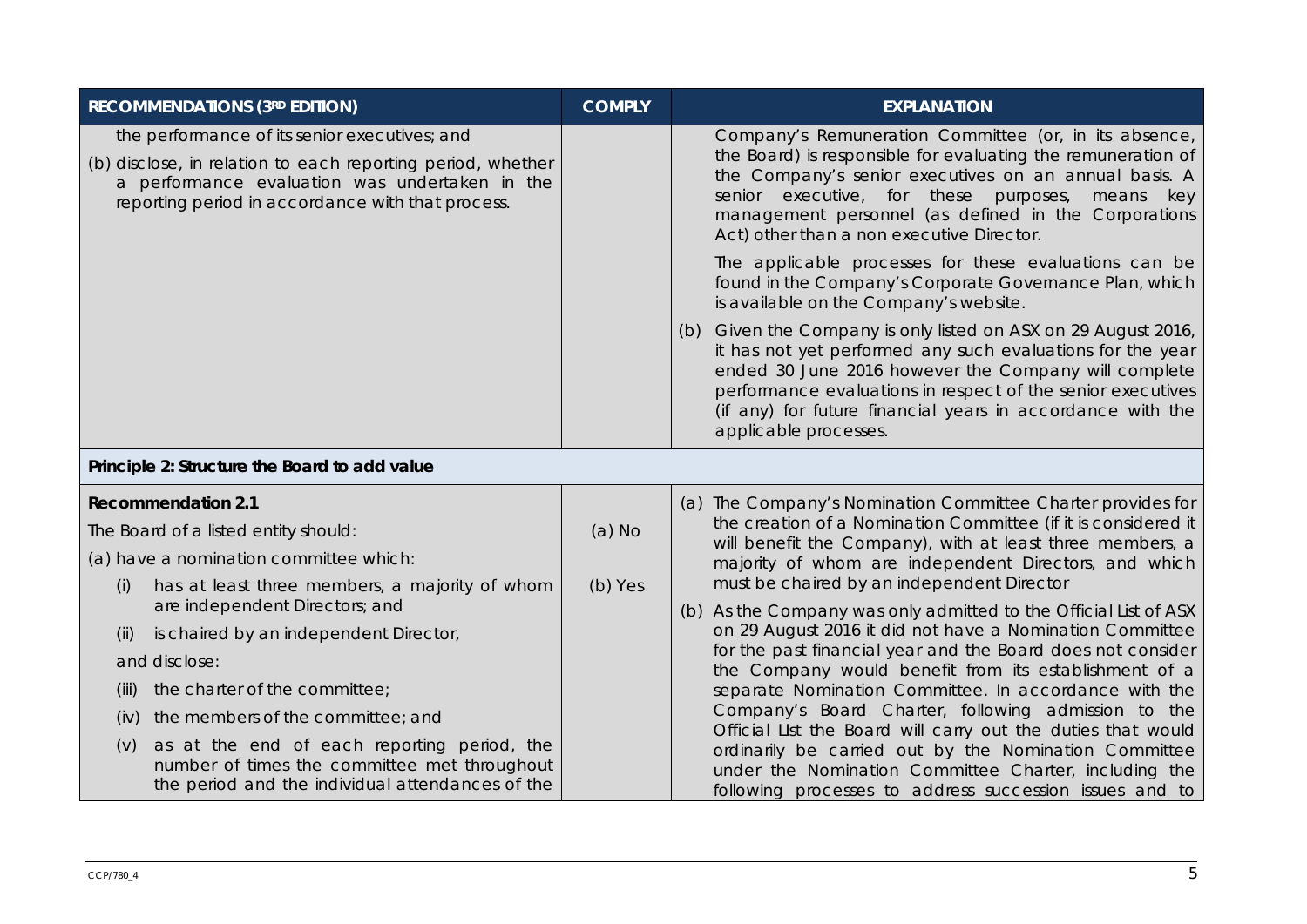| <b>RECOMMENDATIONS (3RD EDITION)</b>                                                                                                                                                                                                                       | <b>COMPLY</b> | <b>EXPLANATION</b>                                                                                                                                                                                                                                                                                                                                                                                                                                                                                                                                                                                                                                                                                                                                                                                                                                                                                                                                                                                                                                                                                                                                                                   |
|------------------------------------------------------------------------------------------------------------------------------------------------------------------------------------------------------------------------------------------------------------|---------------|--------------------------------------------------------------------------------------------------------------------------------------------------------------------------------------------------------------------------------------------------------------------------------------------------------------------------------------------------------------------------------------------------------------------------------------------------------------------------------------------------------------------------------------------------------------------------------------------------------------------------------------------------------------------------------------------------------------------------------------------------------------------------------------------------------------------------------------------------------------------------------------------------------------------------------------------------------------------------------------------------------------------------------------------------------------------------------------------------------------------------------------------------------------------------------------|
| members at those meetings; or<br>(b) if it does not have a nomination committee, disclose<br>that fact and the processes<br>(c) nce, independence and knowledge of the entity to<br>enable it to discharge its duties and responsibilities<br>effectively. |               | ensure the Board has the appropriate balance of skills,<br>experience, independence and knowledge of the entity to<br>enable it to discharge its duties and responsibilities<br>effectively:<br>(i) devoting time at least annually to discuss Board<br>succession issues and updating the Company's Board<br>skills matrix; and<br>(ii) all Board members being involved in the Company's<br>nomination process, to the maximum extent permitted<br>under the Corporations Act and ASX Listing Rules.                                                                                                                                                                                                                                                                                                                                                                                                                                                                                                                                                                                                                                                                               |
| <b>Recommendation 2.2</b><br>A listed entity should have and disclose a Board skill matrix<br>setting out the mix of skills and diversity that the Board<br>currently has or is looking to achieve in its membership.                                      | <b>No</b>     | Under the Nomination Committee Charter (in the Company's<br>Corporate Governance Plan), the Nomination Committee (or, in<br>its absence, the Board) is required to prepare a Board skill matrix<br>setting out the mix of skills and diversity that the Board currently<br>has (or is looking to achieve) and to review this at least annually<br>against the Company's Board skills matrix to ensure the<br>appropriate mix of skills and expertise is present to facilitate<br>successful strategic direction.<br>In preparation for its admission to the Official List the Company<br>has sought to have a Board which brings a mix of skills to the<br>Company's leadership. Given the current size and stage of<br>development of the Company the Board has not yet established<br>a formal board skills matrix. Gaps identified in the collective skills<br>of the Board will be regularly reviewed by the Board as a whole,<br>with<br>the<br><b>Board</b><br>proposing<br>candidates<br>new<br>for<br>directorships/executives having regard to the desired skills and<br>experience required by the Company as well as the proposed<br>candidates' diversity of background. |
| <b>Recommendation 2.3</b><br>A listed entity should disclose:                                                                                                                                                                                              | <b>YES</b>    | (a) The Board Charter requires the disclosure of the names of<br>Directors considered by the Board to be independent. The<br>Company has disclosed those Directors it considered to be                                                                                                                                                                                                                                                                                                                                                                                                                                                                                                                                                                                                                                                                                                                                                                                                                                                                                                                                                                                               |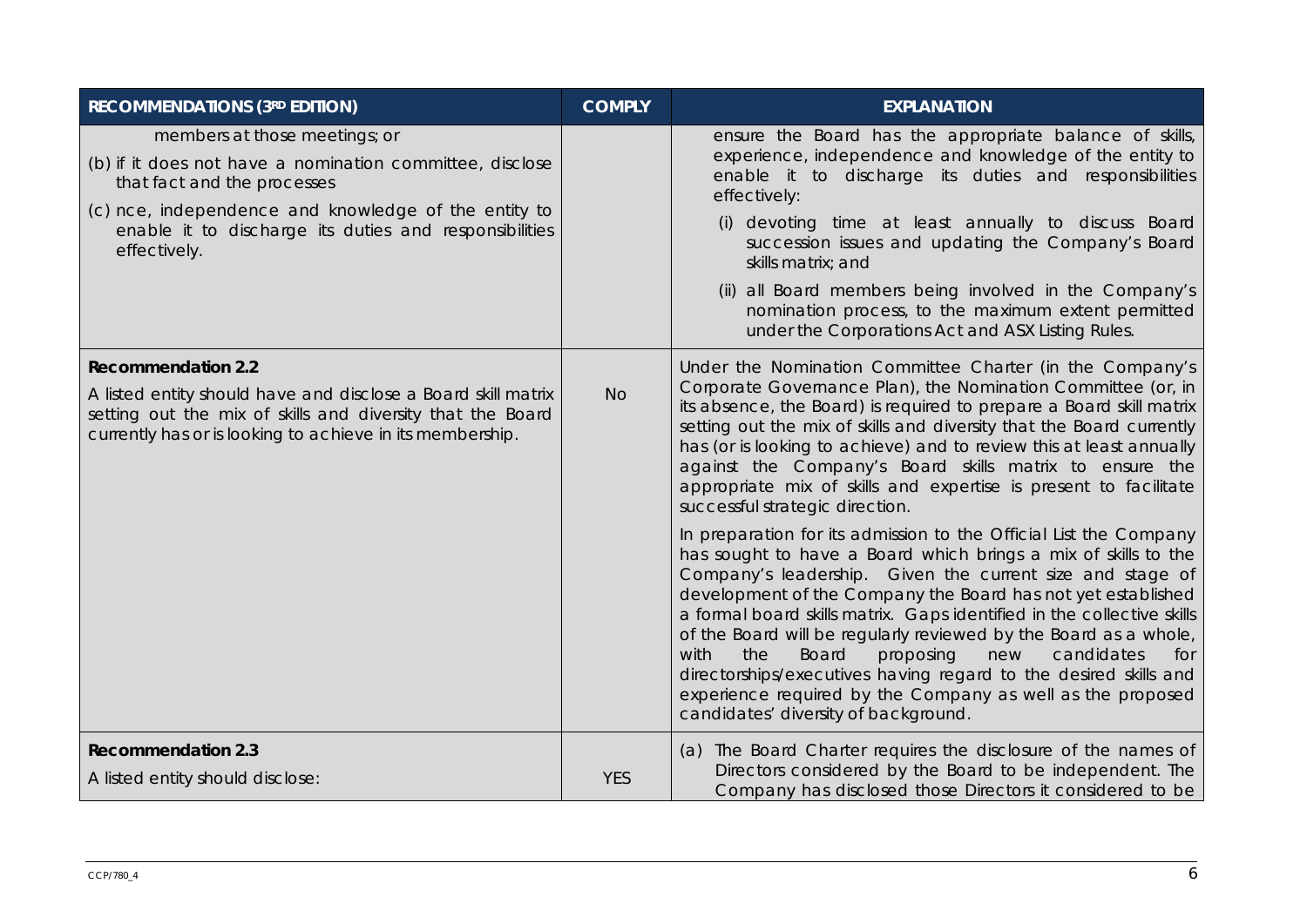| <b>RECOMMENDATIONS (3RD EDITION)</b>                                                                                                                                                                                                                                                                                                                                                                                                                                                                                                                                                                          | <b>COMPLY</b> | <b>EXPLANATION</b>                                                                                                                                                                                                                                                                                                                                                                                                                                                                                                                                                                                                                                                                |
|---------------------------------------------------------------------------------------------------------------------------------------------------------------------------------------------------------------------------------------------------------------------------------------------------------------------------------------------------------------------------------------------------------------------------------------------------------------------------------------------------------------------------------------------------------------------------------------------------------------|---------------|-----------------------------------------------------------------------------------------------------------------------------------------------------------------------------------------------------------------------------------------------------------------------------------------------------------------------------------------------------------------------------------------------------------------------------------------------------------------------------------------------------------------------------------------------------------------------------------------------------------------------------------------------------------------------------------|
| (a) the names of the Directors considered by the Board to<br>be independent Directors;<br>(b) if a Director has an interest, position, association or<br>relationship of the type described in Box 2.3 of the ASX<br>Governance<br>Principles<br>Corporate<br>and<br>Recommendation (3rd Edition), but the Board is of the<br>compromise<br>opinion that it does not<br>the<br>independence of the Director, the nature of the<br>interest, position, association or relationship in question<br>and an explanation of why the Board is of that opinion;<br>and<br>(c) the length of service of each Director |               | independent in its IPO Prospectus and Annual Report. The<br>Board currently considers Mr John Sims and Mr Phil Warren to<br>be independent Directors. It is noted that Mr Phil Warren has<br>a relevant interest in services agreement the Company has<br>with Grange Consulting this is not however a material<br>agreement and is not considered to interfere with Mr<br>Warren's ability to bring independent judgement in respect<br>to Board decisions.<br>(b) There are no independent Directors who fall into this<br>category<br>(c) The Company's will disclose in its Annual Report the length of<br>service of each Director, as at the end of each financial<br>year. |
| <b>Recommendation 2.4</b><br>A majority of the Board of a listed entity should be<br>independent Directors.                                                                                                                                                                                                                                                                                                                                                                                                                                                                                                   | <b>No</b>     | The Board does not comprise of a majority of independent<br>Directors. The current Board composition comprises two<br>executive Directors and two independent non-executive<br>Directors. Given two of the Directors hold executive roles with<br>the Company they are not considered independent. The Board<br>considers the commercial and technical experience the<br>executive Directors bring will assist the Company in meeting its<br>corporate objectives and due to the limited size and complexity<br>of the Company's operations, a majority of independent<br>directors is not required. This will be reviewed as the Company<br>develops.                            |
| <b>Recommendation 2.5</b><br>The Chair of the Board of a listed entity should be an<br>independent Director and, in particular, should not be the<br>same person as the CEO of the entity.                                                                                                                                                                                                                                                                                                                                                                                                                    | <b>YES</b>    | The Board Charter provides that, where practical, the Chair of<br>the Board should be an independent Director and should not be<br>the CEO/Managing Director.<br>The Chair of the Company as at 30 June 2016 is an independent<br>Director.                                                                                                                                                                                                                                                                                                                                                                                                                                       |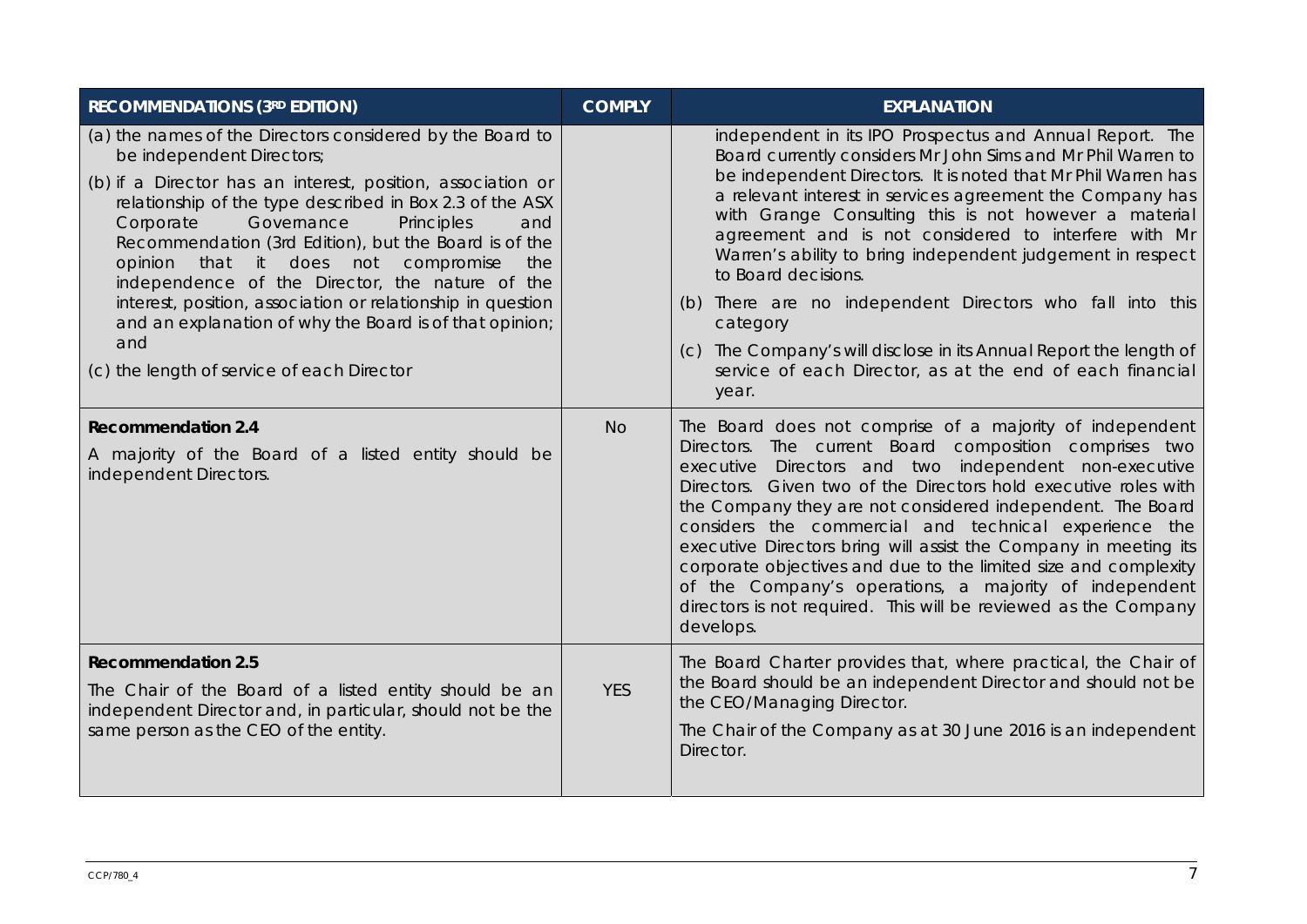| <b>RECOMMENDATIONS (3RD EDITION)</b>                                                                                                                                                                                                                                                                                             | <b>COMPLY</b>    | <b>EXPLANATION</b>                                                                                                                                                                                                                                                                                                                                                                                                                     |  |
|----------------------------------------------------------------------------------------------------------------------------------------------------------------------------------------------------------------------------------------------------------------------------------------------------------------------------------|------------------|----------------------------------------------------------------------------------------------------------------------------------------------------------------------------------------------------------------------------------------------------------------------------------------------------------------------------------------------------------------------------------------------------------------------------------------|--|
| <b>Recommendation 2.6</b><br>A listed entity should have a program for inducting new<br>providing<br>appropriate<br>professional<br><b>Directors</b><br>and<br>development opportunities for continuing Directors to<br>develop and maintain the skills and knowledge needed to<br>perform their role as a Director effectively. | <b>YES</b>       | In accordance with the Company's Board Charter, the<br>Nominations Committee (or, in its absence, the Board) is<br>responsible for the approval and review of induction and<br>continuing professional development programs and procedures<br>for Directors to ensure that they can effectively discharge their<br>responsibilities. The Company Secretary is responsible for<br>facilitating inductions and professional development. |  |
| Principle 3: Act ethically and responsibly                                                                                                                                                                                                                                                                                       |                  |                                                                                                                                                                                                                                                                                                                                                                                                                                        |  |
| <b>Recommendation 3.1</b><br>A listed entity should:                                                                                                                                                                                                                                                                             | <b>YES</b>       | (a) The Company's Corporate Code of Conduct applies to the<br>Company's Directors, senior executives and employees.                                                                                                                                                                                                                                                                                                                    |  |
| (a) have a code of conduct for its Directors, senior<br>executives and employees; and                                                                                                                                                                                                                                            |                  | (b) The Company's Corporate Code of Conduct (which forms<br>part of the Company's Corporate Governance Plan) is<br>available on the Company's website.                                                                                                                                                                                                                                                                                 |  |
| (b) disclose that code or a summary of it.                                                                                                                                                                                                                                                                                       |                  |                                                                                                                                                                                                                                                                                                                                                                                                                                        |  |
| Principle 4: Safeguard integrity in financial reporting                                                                                                                                                                                                                                                                          |                  |                                                                                                                                                                                                                                                                                                                                                                                                                                        |  |
| <b>Recommendation 4.1</b><br>The Board of a listed entity should:                                                                                                                                                                                                                                                                | <b>PARTIALLY</b> | (a) The Company's Corporate Governance Plan contains an<br>Audit and Risk Committee Charter that provides for the                                                                                                                                                                                                                                                                                                                      |  |
| (a) have an audit committee which:<br>has at least three members, all of whom are<br>(i)<br>non-executive Directors and a majority of                                                                                                                                                                                            |                  | creation of an Audit and Risk Committee (if it is considered it<br>will benefit the Company), with at least three members, all of<br>whom must be independent Directors, and which must be<br>chaired by an independent Director.                                                                                                                                                                                                      |  |
| whom are independent Directors; and<br>is chaired by an independent Director, who is<br>(ii)<br>not the chair of the Board,                                                                                                                                                                                                      |                  | A copy of the Corporate Governance Plan is available on<br>the Company's website.                                                                                                                                                                                                                                                                                                                                                      |  |
| and disclose:<br>the charter of the committee;<br>(iii)                                                                                                                                                                                                                                                                          |                  | (b) As at 30 June 2016 the Company was not listed on ASX and it<br>did not have an Audit Committee for the past financial year<br>given the size and stage of the Company's operations.                                                                                                                                                                                                                                                |  |
| the relevant qualifications and experience of<br>(iv)<br>the members of the committee; and<br>in relation to each reporting period, the number<br>(v)                                                                                                                                                                            |                  | All matters that might properly be dealt with by an Audit<br>Committee were dealt with by the full Board. The Board is of<br>the view that the experience and professionalism of the                                                                                                                                                                                                                                                   |  |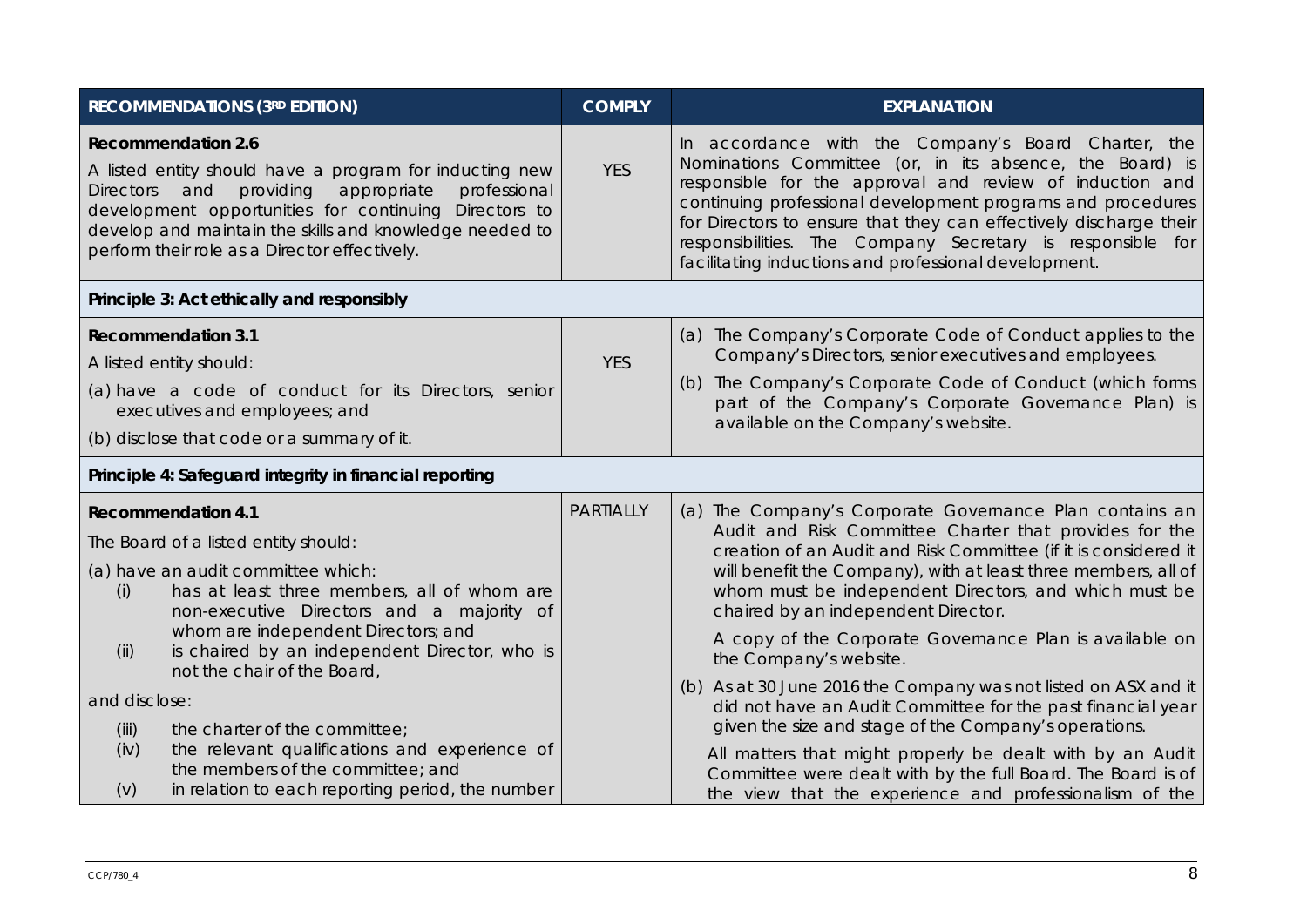| <b>RECOMMENDATIONS (3RD EDITION)</b>                                                                                                                                                                                                                              | <b>COMPLY</b> | <b>EXPLANATION</b>                                                                                                                                                                                                                                                                                                                            |
|-------------------------------------------------------------------------------------------------------------------------------------------------------------------------------------------------------------------------------------------------------------------|---------------|-----------------------------------------------------------------------------------------------------------------------------------------------------------------------------------------------------------------------------------------------------------------------------------------------------------------------------------------------|
| of times the committee met throughout the<br>period and the individual attendances of the<br>members at those meetings; or<br>(b) if it does not have an audit committee, disclose that                                                                           |               | persons on the Board was sufficient to ensure that all<br>significant financial reporting matters are appropriately<br>addressed and actioned.                                                                                                                                                                                                |
| fact and the processes it employs that independently<br>verify and safeguard the integrity of its financial<br>reporting, including the processes for the appointment<br>and removal of the external auditor and the rotation of<br>the audit engagement partner. |               | Following its listing on ASX the Board is reassessing the<br>formation of an Audit Committee. The Board does not<br>consider that the Company is of sufficient size to justify the<br>appointment of additional Directors for the sole purpose of<br>satisfying this recommendation as it would be cost prohibitive<br>and counterproductive. |
| <b>Recommendation 4.2</b>                                                                                                                                                                                                                                         |               | The Company's Audit and Risk Committee Charter requires the<br>CEO and CFO (or, if none, the person(s) fulfilling those functions)                                                                                                                                                                                                            |
| The Board of a listed entity should, before it approves the<br>entity's financial statements for a financial period, receive                                                                                                                                      | <b>YES</b>    | to provide a sign off on these terms.                                                                                                                                                                                                                                                                                                         |
| from its CEO and CFO a declaration that the financial<br>records of the entity have been properly maintained and                                                                                                                                                  |               | The Company has obtained sign off on these terms for the year<br>ended 30 June 2016.                                                                                                                                                                                                                                                          |
| that the financial statements comply with the appropriate                                                                                                                                                                                                         |               |                                                                                                                                                                                                                                                                                                                                               |
| accounting standards and give a true and fair view of the<br>financial position and performance of the entity and that                                                                                                                                            |               |                                                                                                                                                                                                                                                                                                                                               |
| the opinion has been formed on the basis of a sound<br>system of risk management and internal control which is<br>operating effectively.                                                                                                                          |               |                                                                                                                                                                                                                                                                                                                                               |
| <b>Recommendation 4.3</b>                                                                                                                                                                                                                                         |               | The Company's Corporate Governance Plan provides that the                                                                                                                                                                                                                                                                                     |
| A listed entity that has an AGM should ensure that its<br>external auditor attends its AGM and is available to<br>answer questions from security holders relevant to the                                                                                          | <b>YES</b>    | Board must ensure the Company's external auditor attends its<br>AGM and is available to answer questions from security holders<br>relevant to the audit.                                                                                                                                                                                      |
| audit.                                                                                                                                                                                                                                                            |               | The Company will seek to ensure its external auditor attends the<br>Company's first AGM as a listed entity to be held in November<br>2016.                                                                                                                                                                                                    |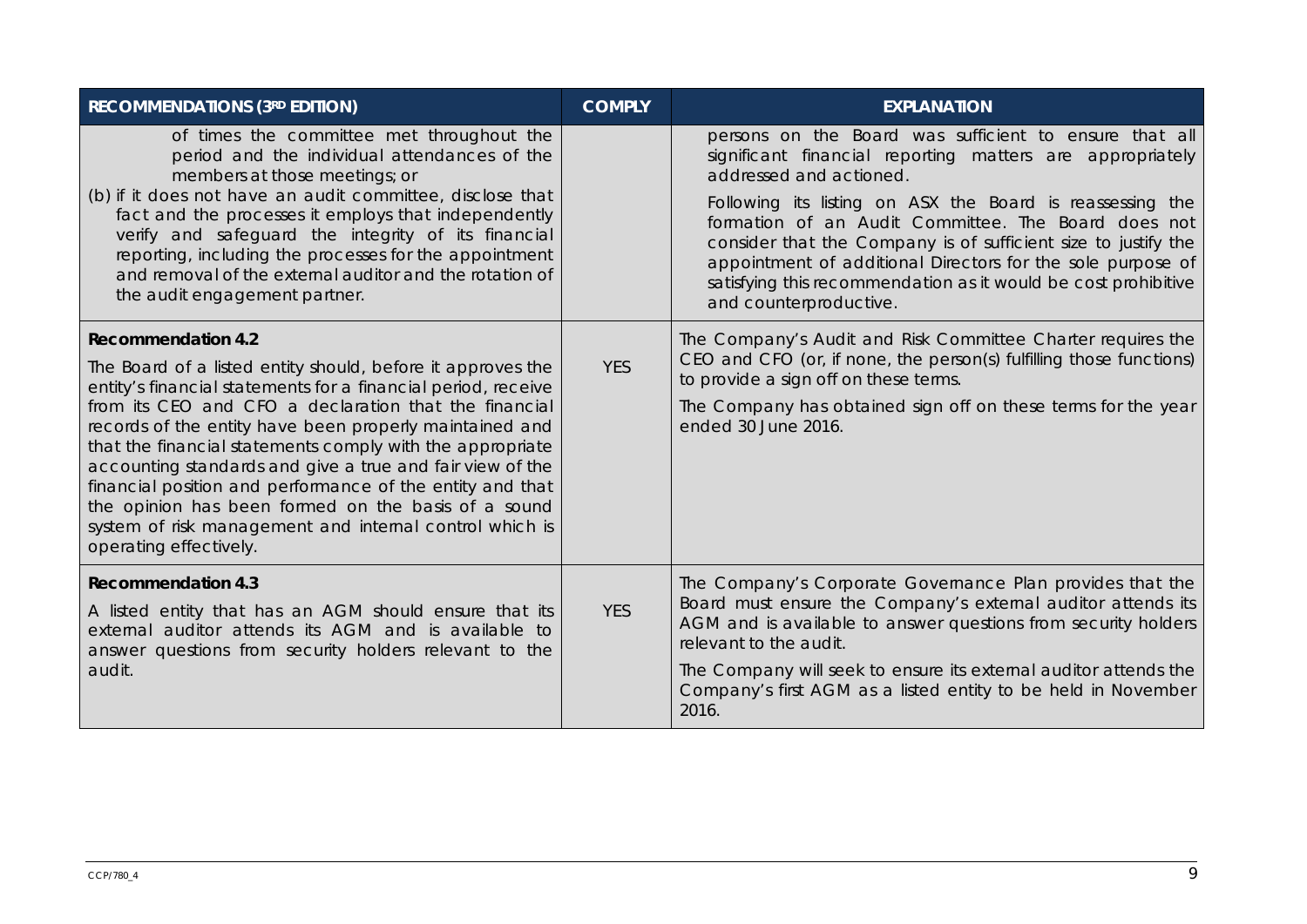| <b>RECOMMENDATIONS (3RD EDITION)</b>                                                                                                                                                                                       | <b>COMPLY</b> | <b>EXPLANATION</b>                                                                                                                                                                                                                                                                                                                                                       |
|----------------------------------------------------------------------------------------------------------------------------------------------------------------------------------------------------------------------------|---------------|--------------------------------------------------------------------------------------------------------------------------------------------------------------------------------------------------------------------------------------------------------------------------------------------------------------------------------------------------------------------------|
| Principle 5: Make timely and balanced disclosure                                                                                                                                                                           |               |                                                                                                                                                                                                                                                                                                                                                                          |
| <b>Recommendation 5.1</b><br>A listed entity should:<br>(a) have a written policy for complying with its continuous<br>disclosure obligations under the Listing Rules; and<br>(b) disclose that policy or a summary of it. | <b>YES</b>    | (a) The Board Charter provides details of the Company's<br>disclosure policy. In addition, the Corporate Governance<br>Plan details the Company's disclosure requirements as<br>required by the ASX Listing Rules and other relevant<br>legislation.<br>(b) The Corporate Governance Plan, which incorporates the<br>Board Charter, is available on the Company website. |
| Principle 6: Respect the rights of security holders                                                                                                                                                                        |               |                                                                                                                                                                                                                                                                                                                                                                          |
| <b>Recommendation 6.1</b><br>A listed entity should provide information about itself and<br>its governance to investors via its website.                                                                                   | <b>YES</b>    | The Company's website https://www.familyzone.com/ provides<br>extensive information about the Company's products and<br>Information relevant to investors including<br>services.<br>the<br>Company's Corporate Governance Plan, Constitution, ASX<br>Announcements, Financial Report and Directors/Management<br>can be found at https://www.familyzone.com/investor     |
| <b>Recommendation 6.2</b><br>A listed entity should design and implement an investor<br>relations program to facilitate effective two-way<br>communication with investors.                                                 | <b>YES</b>    | The Company has adopted a Shareholder Communications<br>Strategy which aims to promote and facilitate effective two-way<br>communication with investors. The Strategy outlines a range of<br>ways in which information is communicated to shareholders and<br>is available on the Company's website as part of the Company's<br>Corporate Governance Plan.               |
| <b>Recommendation 6.3</b><br>A listed entity should disclose the policies and processes it<br>has in place to facilitate and encourage participation at<br>meetings of security holders.                                   | <b>YES</b>    | Shareholders are encouraged to participate at all general<br>meetings and AGMs of the Company. Refer to the Company's<br>Shareholder Communication Strategy available on the<br>Company's website as part of the Company's Corporate<br>Governance Plan.                                                                                                                 |
| <b>Recommendation 6.4</b><br>A listed entity should give security holders the option to                                                                                                                                    |               | The Company's share register is currently maintained by Automic<br>Shareholders have the option of receiving<br>Registry Services.                                                                                                                                                                                                                                       |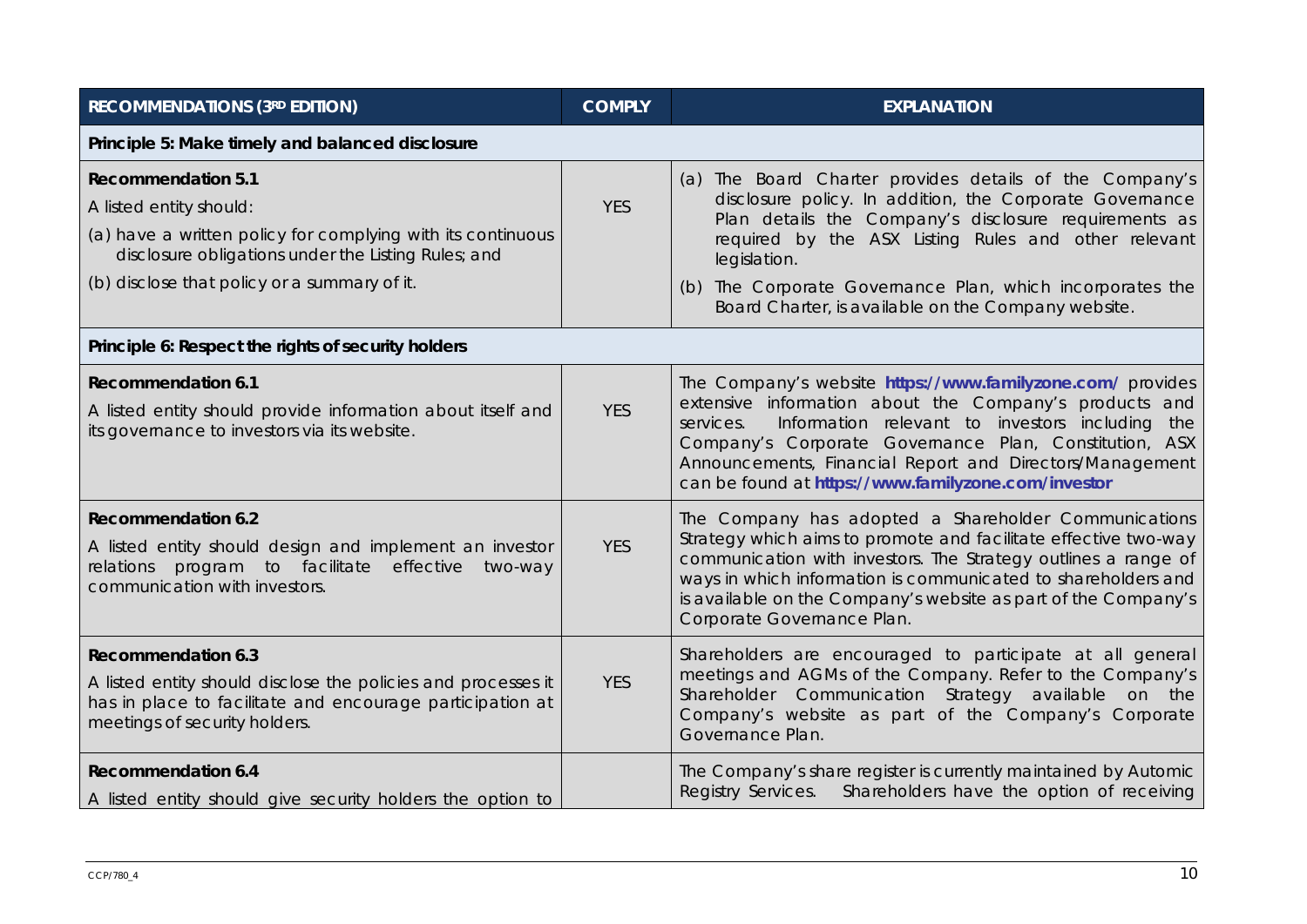|            | <b>RECOMMENDATIONS (3RD EDITION)</b>                                                                                                                                                      | <b>COMPLY</b>                  | <b>EXPLANATION</b>                                                                                                                                                                                                                                                                                                                     |  |  |  |  |  |  |
|------------|-------------------------------------------------------------------------------------------------------------------------------------------------------------------------------------------|--------------------------------|----------------------------------------------------------------------------------------------------------------------------------------------------------------------------------------------------------------------------------------------------------------------------------------------------------------------------------------|--|--|--|--|--|--|
|            | receive communications from, and send communications<br>to, the entity and its security registry electronically.                                                                          | <b>YES</b>                     | shareholder communications from the Company and Automic<br>electronically, unless an original signature or documents is<br>required.                                                                                                                                                                                                   |  |  |  |  |  |  |
|            |                                                                                                                                                                                           |                                | The Company is looking to implements a system where investors<br>can register to receive email notifications when an<br>announcement is made by the Company to the ASX, including<br>the release of the Annual Report, half yearly reports and<br>quarterly reports.                                                                   |  |  |  |  |  |  |
|            | Principle 7: Recognise and manage risk                                                                                                                                                    |                                |                                                                                                                                                                                                                                                                                                                                        |  |  |  |  |  |  |
|            | <b>Recommendation 7.1</b>                                                                                                                                                                 |                                | (a) The Company's Corporate Governance Plan contains an                                                                                                                                                                                                                                                                                |  |  |  |  |  |  |
|            | The Board of a listed entity should:                                                                                                                                                      | <b>PARTIALLY</b>               | Audit and Risk Committee Charter that provides for the<br>creation of an Audit and Risk Committee (if it is considered it                                                                                                                                                                                                              |  |  |  |  |  |  |
| of which:  | (a) have a committee or committees to oversee risk, each                                                                                                                                  |                                | will benefit the Company), with at least three members, all<br>of whom must be independent Directors, and which must<br>be chaired by an independent Director.                                                                                                                                                                         |  |  |  |  |  |  |
| (i)        | has at least three members, a majority of whom<br>are independent Directors; and                                                                                                          |                                | A copy of the Corporate Governance Plan is available on                                                                                                                                                                                                                                                                                |  |  |  |  |  |  |
| (ii)       | is chaired by an independent Director,                                                                                                                                                    |                                |                                                                                                                                                                                                                                                                                                                                        |  |  |  |  |  |  |
|            | and disclose:                                                                                                                                                                             |                                | (b) As the Company is only currently seeking admission to the                                                                                                                                                                                                                                                                          |  |  |  |  |  |  |
| (iii)      | the charter of the committee;                                                                                                                                                             |                                | Official List it did not have a Risk Committee for the past<br>financial year and the Board does not consider the                                                                                                                                                                                                                      |  |  |  |  |  |  |
| (iv)       | the members of the committee; and                                                                                                                                                         |                                | Company would benefit from its establishment of a separate                                                                                                                                                                                                                                                                             |  |  |  |  |  |  |
| (v)        | as at the end of each reporting period, the<br>number of times the committee<br>met<br>throughout the period and the individual<br>attendances of the members<br>at those<br>meetings; or | management<br>framework<br>and | Risk Committee. In accordance with the Company's Board<br>Charter, the Board will undertake the duties that would<br>ordinarily be carried out by the Risk Committee under the<br>Audit and Risk Committee Charter. The Board will set aside<br>time in regular Board meetings to discuss the Company's risk<br>associated<br>internal |  |  |  |  |  |  |
| framework. | (b) if it does not have a risk committee or committees that<br>satisfy (a) above, disclose that fact and the process it<br>employs for overseeing the entity's risk management            |                                | compliance and control procedures.<br>As the operations of the Company develop, the Board will<br>reassess the formation of an Risk Committee.                                                                                                                                                                                         |  |  |  |  |  |  |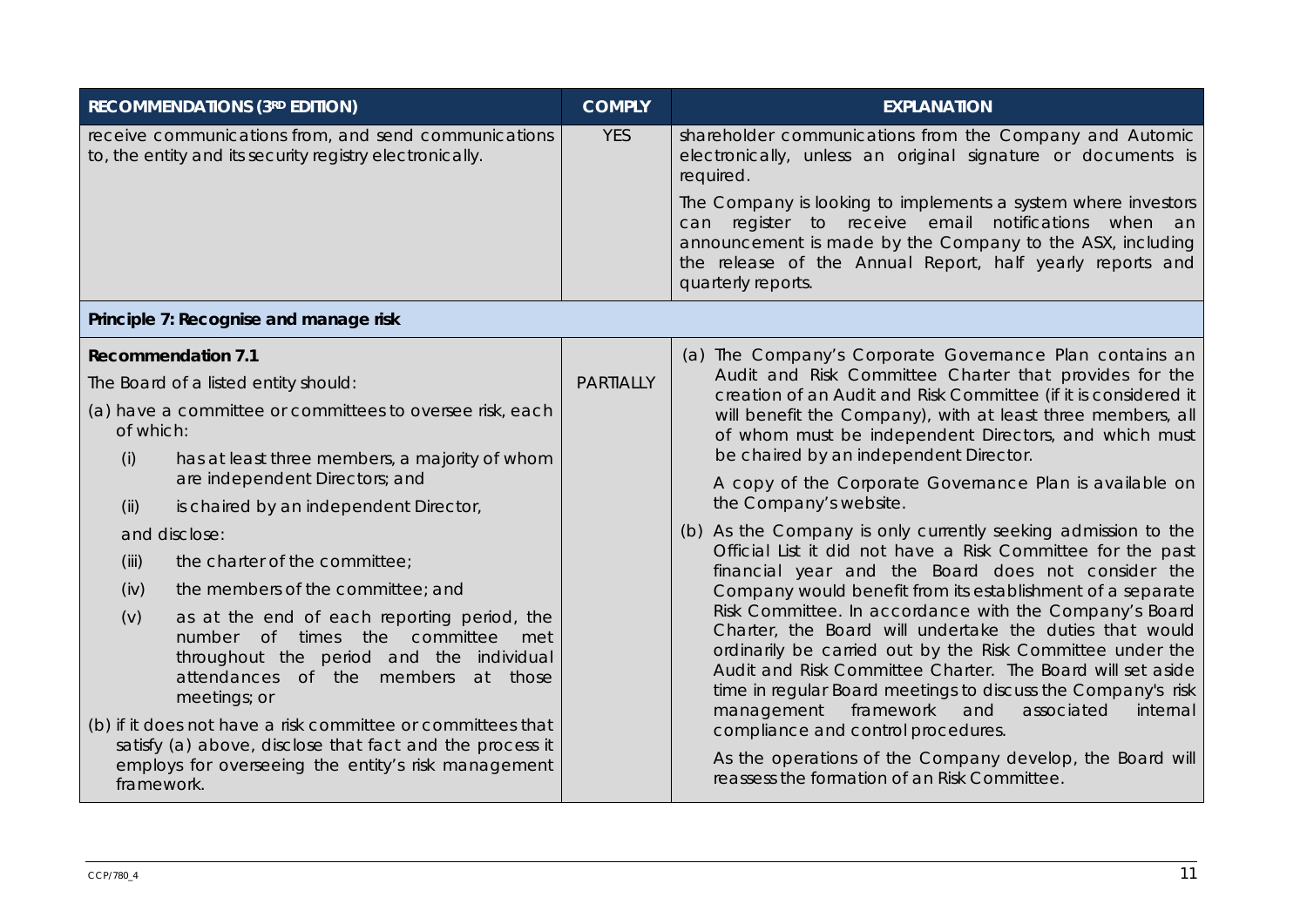| <b>RECOMMENDATIONS (3RD EDITION)</b>                                                                                                                                                                                                                                                                                                                                                                | <b>COMPLY</b> | <b>EXPLANATION</b>                                                                                                                                                                                                                                                                                                                                                                                                                                                                                                                                                                                                                      |
|-----------------------------------------------------------------------------------------------------------------------------------------------------------------------------------------------------------------------------------------------------------------------------------------------------------------------------------------------------------------------------------------------------|---------------|-----------------------------------------------------------------------------------------------------------------------------------------------------------------------------------------------------------------------------------------------------------------------------------------------------------------------------------------------------------------------------------------------------------------------------------------------------------------------------------------------------------------------------------------------------------------------------------------------------------------------------------------|
| <b>Recommendation 7.2</b><br>The Board or a committee of the Board should:<br>(a) review the entity's risk management framework with<br>management at least annually to satisfy itself that it<br>continues to be sound; and<br>(b) disclose in relation to each reporting period, whether<br>such a review has taken place.                                                                        | <b>YES</b>    | The Audit and Risk Committee Charter requires that the<br>(a)<br>Audit and Risk Committee (or, in its absence, the Board)<br>should, at least annually, satisfy itself that the Company's risk<br>management framework continues to be sound.<br>As at 30 June 2016 Company was not listed on ASX and the<br>(b)<br>Board therefore did not complete a review of the<br>Company's risk management framework in the past<br>financial year however intends to complete such an annual<br>reviews in the financial years following its admission to ASX.                                                                                  |
| <b>Recommendation 7.3</b><br>A listed entity should disclose:<br>(a) if it has an internal audit function, how the function is<br>structured and what role it performs; or<br>(b) if it does not have an internal audit function, that fact<br>and the processes it employs for evaluating and<br>continually improving the effectiveness of its risk<br>management and internal control processes. | <b>YES</b>    | The Audit and Risk Committee Charter provides for the Audit<br>(a)<br>and Risk Committee to monitor the need for an internal<br>audit function.<br>As at 30 June 2016 Company was not listed on ASX and did<br>(b)<br>not have an internal audit function for the past financial<br>year given the stage and size of the Company's operations.<br>Following admission to the Official List the Board will be<br>responsible for ensuring that sound risk management<br>policies are in place for the Company. Management is<br>further responsible for undertaking and assessing risk<br>management and internal control effectiveness. |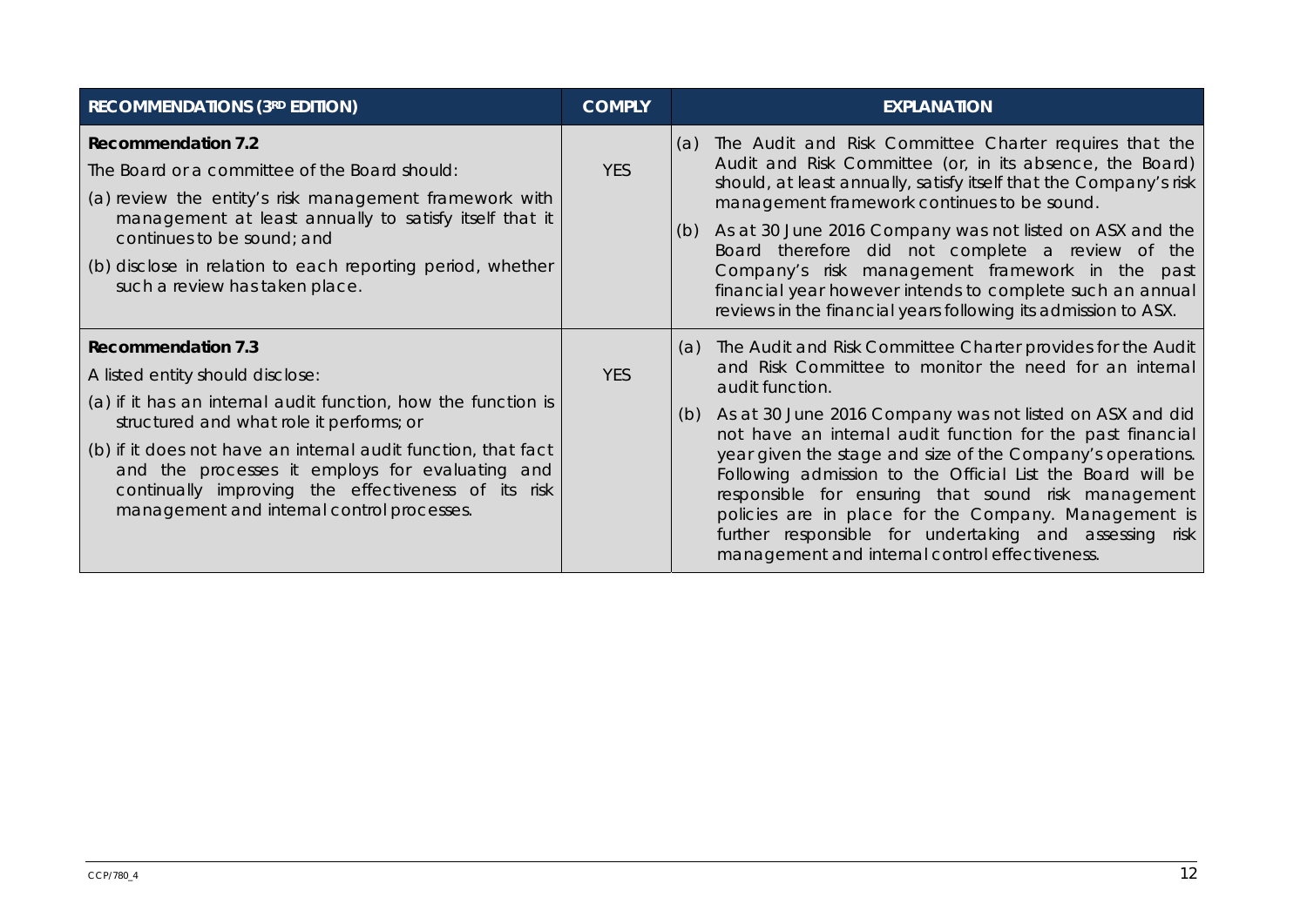| <b>RECOMMENDATIONS (3RD EDITION)</b>                                                                                                                                                                                                    |                                                                                                                                             | <b>COMPLY</b>    | <b>EXPLANATION</b>                                                                                                                                                                                                                                                                                                                                                                                                                                                                                                                                                                                                     |  |
|-----------------------------------------------------------------------------------------------------------------------------------------------------------------------------------------------------------------------------------------|---------------------------------------------------------------------------------------------------------------------------------------------|------------------|------------------------------------------------------------------------------------------------------------------------------------------------------------------------------------------------------------------------------------------------------------------------------------------------------------------------------------------------------------------------------------------------------------------------------------------------------------------------------------------------------------------------------------------------------------------------------------------------------------------------|--|
| <b>Recommendation 7.4</b><br>A listed entity should disclose whether it has any material<br>exposure to economic, environmental and social<br>sustainability risks and, if it does, how it manages or intends<br>to manage those risks. |                                                                                                                                             | <b>YES</b>       | The Audit and Risk Committee Charter requires the Audit and Risk<br>Committee (or, in its absence, the Board) to assist management<br>determine whether the Company has any material exposure to<br>economic, environmental and social sustainability risks and, if it<br>does, how it manages or intends to manage those risks.                                                                                                                                                                                                                                                                                       |  |
|                                                                                                                                                                                                                                         |                                                                                                                                             |                  | The Company's Corporate Governance Plan requires the<br>Company to disclose whether it has any material exposure to<br>economic, environmental and social sustainability risks and, if it<br>does, how it manages or intends to manage those risks. The<br>Company's IPO Prospectus outlines key risks investors should<br>consider before investing in Securities in the Company. Following<br>admission to the Official List the Company will disclose any<br>material risk exposures in its Annual Report, through ASX<br>announcements and on its ASX website as part of its continuous<br>disclosure obligations. |  |
| Principle 8: Remunerate fairly and responsibly                                                                                                                                                                                          |                                                                                                                                             |                  |                                                                                                                                                                                                                                                                                                                                                                                                                                                                                                                                                                                                                        |  |
| <b>Recommendation 8.1</b>                                                                                                                                                                                                               |                                                                                                                                             | <b>PARTIALLY</b> | (a) The Company's Corporate Governance Plan contains a<br>Remuneration Committee Charter that provides for the<br>creation of a Remuneration Committee (if it is considered it<br>will benefit the Company), with at least three members, a                                                                                                                                                                                                                                                                                                                                                                            |  |
| The Board of a listed entity should:                                                                                                                                                                                                    |                                                                                                                                             |                  |                                                                                                                                                                                                                                                                                                                                                                                                                                                                                                                                                                                                                        |  |
| (a) have a remuneration committee which:                                                                                                                                                                                                |                                                                                                                                             |                  |                                                                                                                                                                                                                                                                                                                                                                                                                                                                                                                                                                                                                        |  |
| (i)                                                                                                                                                                                                                                     | has at least three members, a majority of whom<br>are independent Directors; and                                                            |                  | majority of whom must be independent Directors, and which<br>must be chaired by an independent Director.                                                                                                                                                                                                                                                                                                                                                                                                                                                                                                               |  |
| (ii)                                                                                                                                                                                                                                    | is chaired by an independent Director,                                                                                                      |                  | (b) As the 30 June 2016 the Company was not listed on ASX it<br>did not have a Remuneration Committee for the past                                                                                                                                                                                                                                                                                                                                                                                                                                                                                                     |  |
| and disclose:                                                                                                                                                                                                                           |                                                                                                                                             |                  | financial year. The Board does not consider the Company                                                                                                                                                                                                                                                                                                                                                                                                                                                                                                                                                                |  |
| (iii)                                                                                                                                                                                                                                   | the charter of the committee;                                                                                                               |                  | would benefit from its establishment of a separate<br>Remuneration Committee.<br>In accordance with the<br>Company's Board Charter, the Board will carrry out the<br>duties that would ordinarily be carried out by the<br>Committee<br>under<br>the<br>Remuneration<br>Remuneration<br>Committee Charter including the following processes to set                                                                                                                                                                                                                                                                     |  |
| (iv)                                                                                                                                                                                                                                    | the members of the committee; and                                                                                                           |                  |                                                                                                                                                                                                                                                                                                                                                                                                                                                                                                                                                                                                                        |  |
| (v)                                                                                                                                                                                                                                     | as at the end of each reporting period, the<br>number of times the committee met throughout<br>the period and the individual attendances of |                  |                                                                                                                                                                                                                                                                                                                                                                                                                                                                                                                                                                                                                        |  |